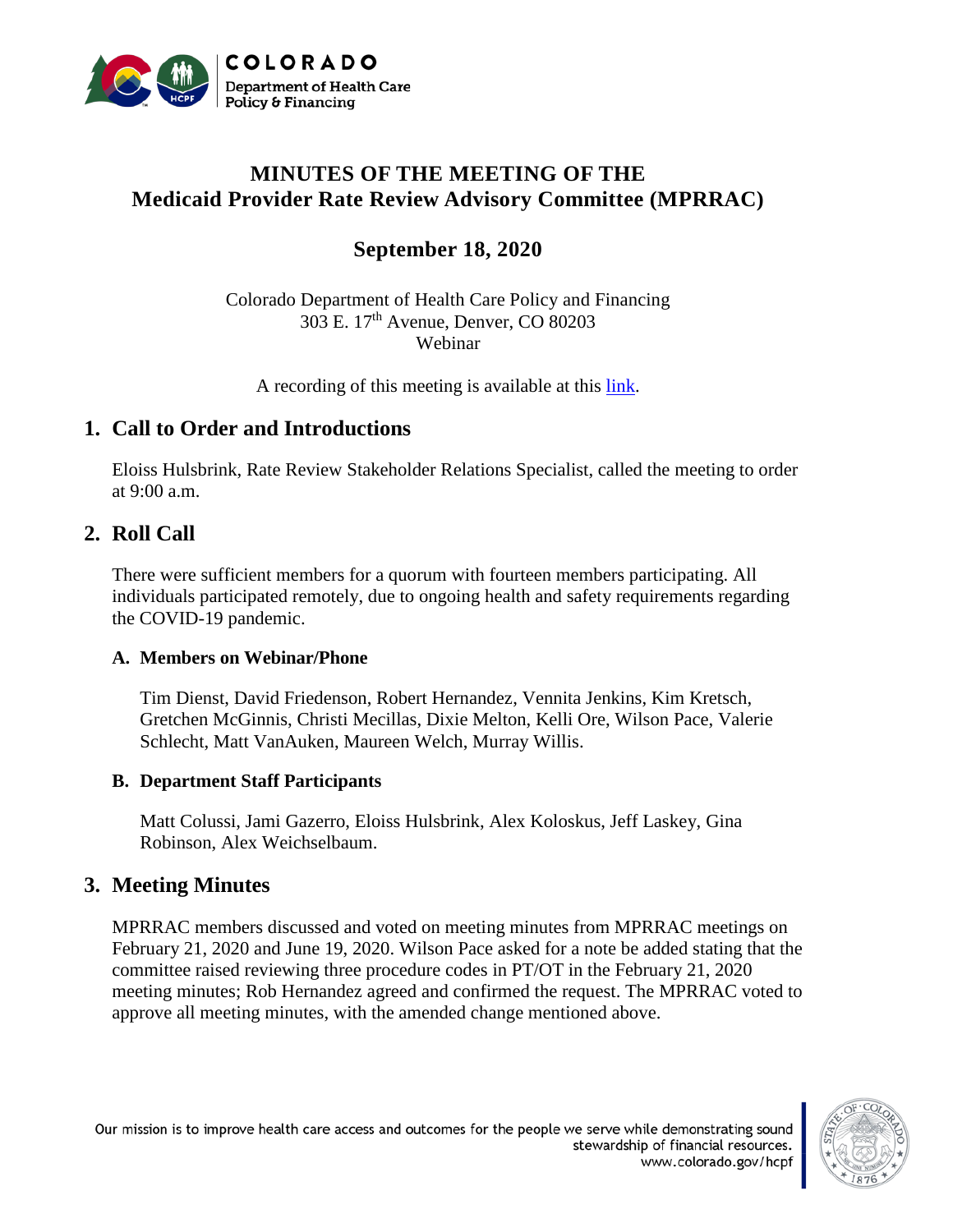# **4. MPRRAC Vice Chair**

The Chair sought verbal nominations for the Vice Chair position. No members selfnominated for the position. Dixie Melton was nominated by Tim Dienst. The nomination was seconded by Wilson Pace. The committee approved Dixie Melton as Vice Chair by unanimous vote.

# **5. Guiding Principles**

The committee discussed whether the benchmark should be included in guiding principles. Members suggested it should be part of ongoing discussions, but not necessarily a guiding principle. The committee will consider benchmarks at a later meeting.

## **6. Year Five Services Working Recommendations**

## **A. Pediatric Personal Care (PPC)**

Department recommendations, including key considerations and feedback, were shared with the committee. See slides 18-21 of the [September MPRRAC presentation](https://www.colorado.gov/pacific/sites/default/files/MPRRAC_pwptslides_18Sept2020.pdf) for more information.

## *Committee Discussion*

The committee discussed the effect of different state minimum wages on the rate comparison. The Department agreed to take back the feedback on minimum wages and include it in its considerations.

### *Stakeholder Comment*

The Department did not receive any feedback from stakeholders regarding PPC services during the September MPRRAC meeting.

### **B. Home Health**

Department recommendations, including key considerations and feedback, were shared with the committee. See slides 25-30 of the [September MPRRAC presentation](https://www.colorado.gov/pacific/sites/default/files/MPRRAC_pwptslides_18Sept2020.pdf) for more information.

### *Committee Discussion*

A committee member asked the Department if data considered both live-in and external providers and whether it would be possible to get a breakdown between the two. The Department confirmed that both were included in the data, but that the breakdown by type is not currently collected in claims data.

Our mission is to improve health care access and outcomes for the people we serve while demonstrating sound stewardship of financial resources. www.colorado.gov/hcpf

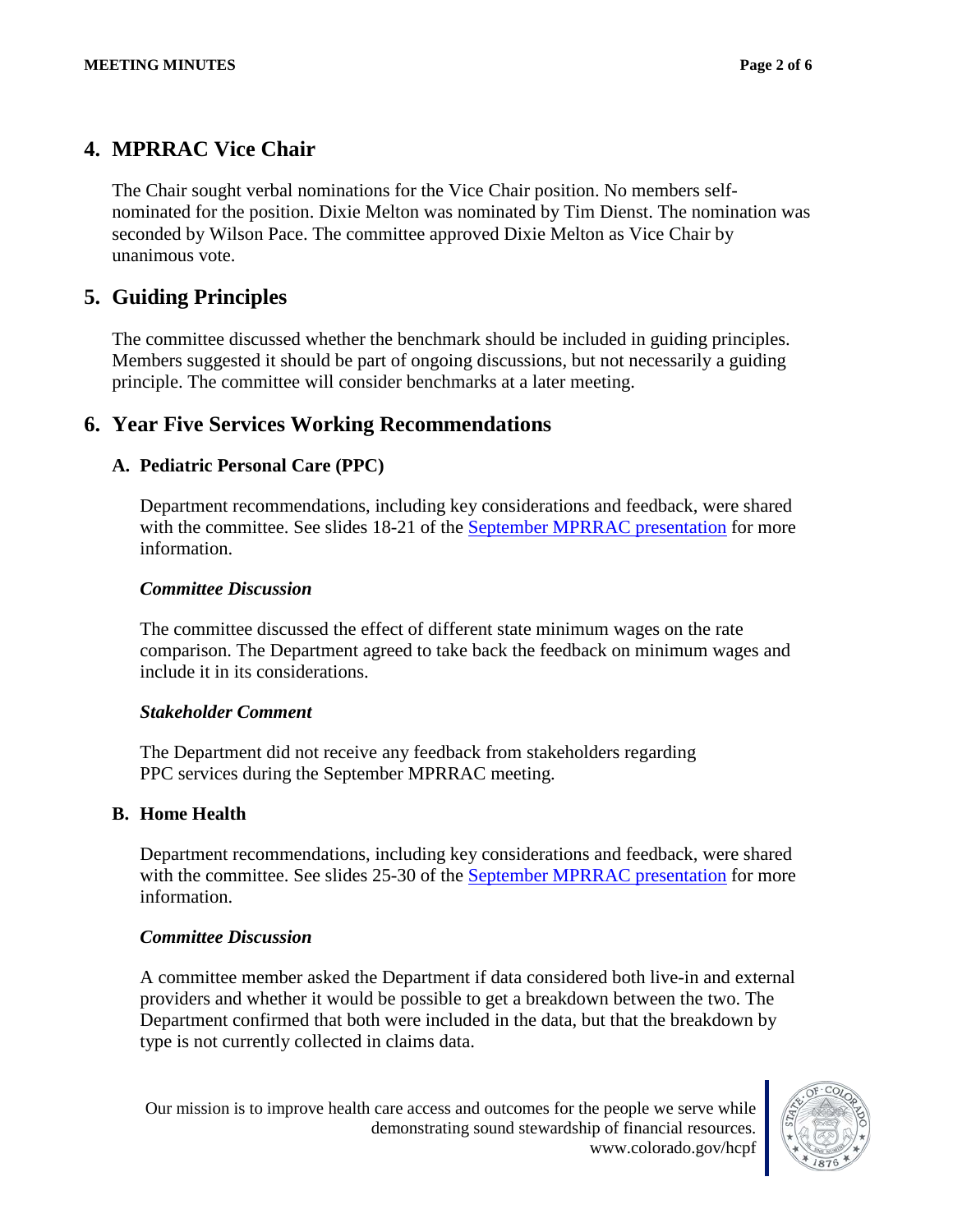The committee asked the Department how many Home Health visits exceed one hour. The Department did not have the data at hand, but committed to looking at the claims data to see if it would be possible to determine the average visit length by looking at usage of extended and regular rates.

### *Stakeholder Comment*

Themes of stakeholder feedback included:

- providers would like the Department to offer a 90% match with the Medicare Low Utilization Payment Adjustment (LUPA) rates; and
- home health speech therapy rates are fair when compared to stand alone outpatient speech therapy rates.

### **C. Private Duty Nursing (PDN)**

Department recommendations were shared with the committee. See slides 34-38 of the [September MPRRAC presentation](https://www.colorado.gov/pacific/sites/default/files/MPRRAC_pwptslides_18Sept2020.pdf) for more information.

#### *Committee Discussion*

A committee member raised concerns that Medicaid is trying to push skilled tasks into inhome billing codes. Other committee members noted that they liked the current recommendation.

#### *Stakeholder Comment*

Themes of stakeholder feedback included:

- providers could not offer competitive salaries for PDN (mainly LPNs) because they can make more in other types of settings;
- other states' Medicaid rates are not a good comparator for PDN rates; and
- children are remaining in the hospital longer than necessary because of a lack of available in-home services necessary for discharge.

#### **D. Pediatric Behavioral Therapy (PBT)**

Department recommendations were shared with the committee. See slides 42-45 of the [September MPRRAC presentation](https://www.colorado.gov/pacific/sites/default/files/MPRRAC_pwptslides_18Sept2020.pdf) for more information.

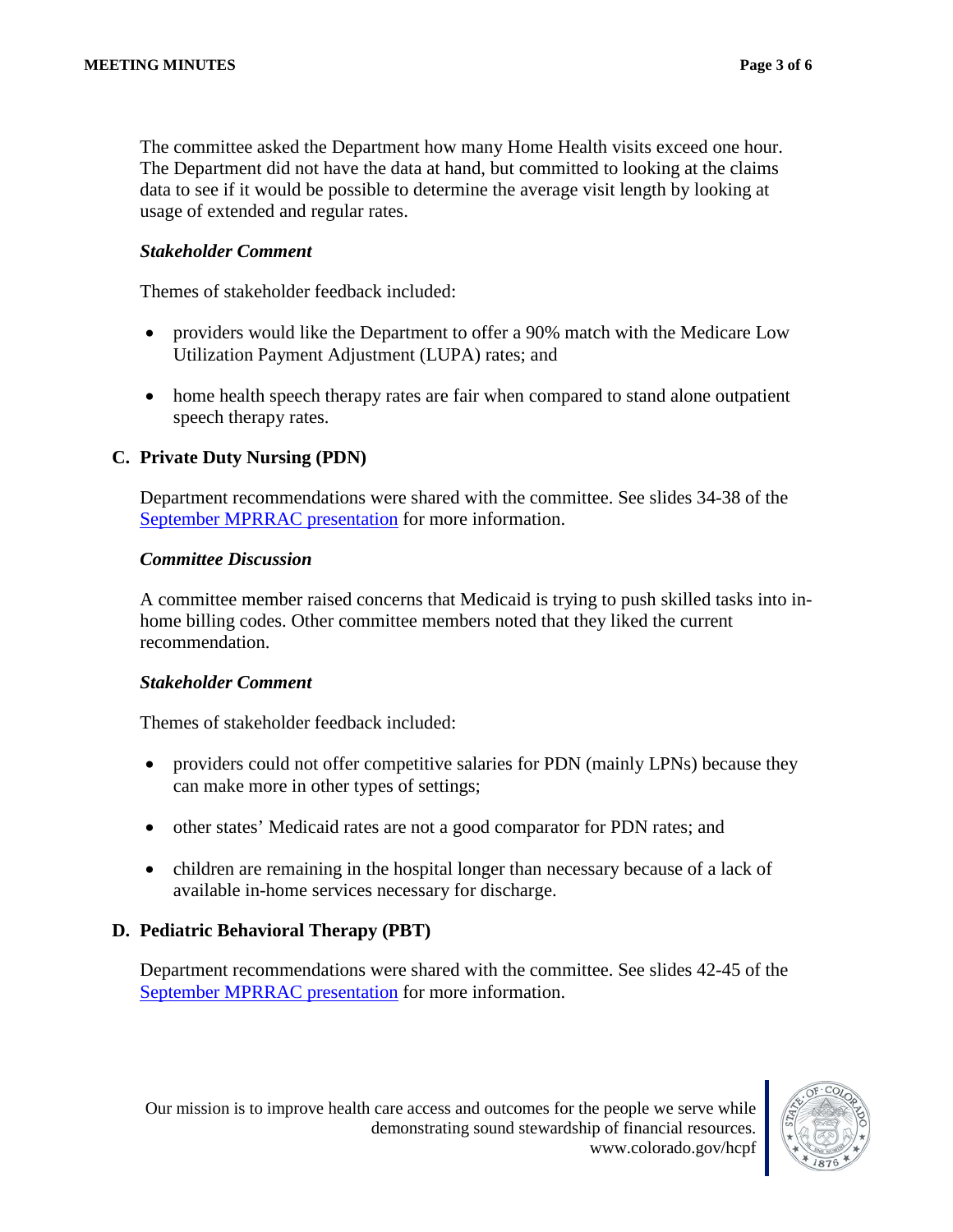### *Committee Discussion*

A committee member suggested that the policy be expanded to include other types of PBT beyond Applied Behavioral Analysis (ABA). The Department clarified that the PBT benefit covers services beyond ABA, including services such as Play Therapy and Relationship Development Intervention. The member offered to share a recent Tricare report with committee members.

#### *Stakeholder Comment*

Themes of stakeholder feedback included:

• Increased complexity (e.g. EVV, more PAR requirements) is leading to lower provider retention.

#### **E. Speech Therapy**

Department recommendations were shared with the committee. See slides 49-52 of the [September MPRRAC presentation](https://www.colorado.gov/pacific/sites/default/files/MPRRAC_pwptslides_18Sept2020.pdf) for more information.

#### *Committee Discussion*

A committee member raised concerns with rebalancing. It was noted that speech therapy rates could previously not be rebalanced in a budget-neutral way as assessed by Department finance staff, however, Department staff are actively working to advance this.

A committee member noted that they were very concerned about the impact of low rates and COVID on the number of available providers.

#### *Stakeholder Comment*

Themes of stakeholder feedback included:

- Recommending a rate increase as rates are less than what was being paid 15-25 years ago;
- Low rates are having a disproportionate impact on children of color;
- Low rates and increased workload from EVV are making it difficult to retain providers; and
- Providers may have to limit services to Medicaid members unless rates are substantially increased, or services are changed to timed billing.

Our mission is to improve health care access and outcomes for the people we serve while demonstrating sound stewardship of financial resources. www.colorado.gov/hcpf

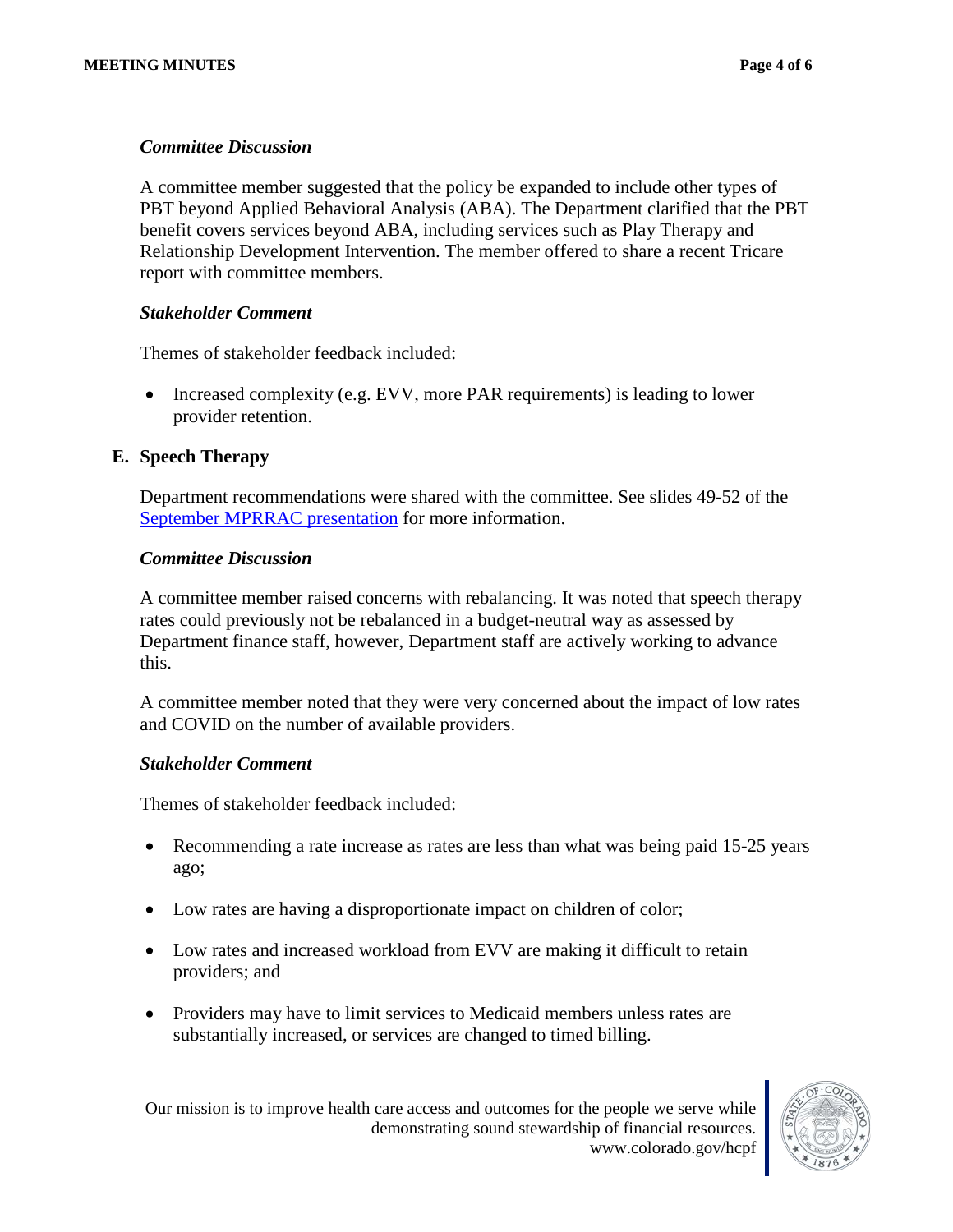### **F. Physical/Occupational Therapy (PT/OT)**

Department recommendations were shared with the committee. See slides 56-59 of the [September MPRRAC presentation](https://www.colorado.gov/pacific/sites/default/files/MPRRAC_pwptslides_18Sept2020.pdf) for more information.

#### *Committee Discussion*

A committee member suggested that a different approach to rebalancing may need to be taken for the three PT/OT evaluation codes Colorado reimburses based on complexity, as there is nothing to compare to.

#### *Stakeholder Comment*

Themes of stakeholder feedback included:

- Telehealth has had a positive impact on servicing, but COVID has caused a number of jobs to be lost; and
- Colorado is the only state to have assigned different rates to the three separate servicing codes. Medicare did not assign different values as they wanted to assess utilization before determining rates.

#### **G. Prosthetics, Orthotics, and Supplies (POS)**

Department recommendations were shared with the committee. See slides 63-66 of the [September MPRRAC presentation](https://www.colorado.gov/pacific/sites/default/files/MPRRAC_pwptslides_18Sept2020.pdf) for more information.

#### *Committee Discussion*

There were not any questions or comments from the committee regarding POS services.

#### *Stakeholder Comment*

The Department did not receive any feedback from stakeholders regarding POS services during the September MPRRAC meeting.

#### **H. Vision**

Department recommendations were shared with the committee. See slides 70-73 of the [September MPRRAC presentation](https://www.colorado.gov/pacific/sites/default/files/MPRRAC_pwptslides_18Sept2020.pdf) for more information.

#### *Committee Discussion*

There were not any questions or comments from the committee regarding vision services.



Our mission is to improve health care access and outcomes for the people we serve while demonstrating sound stewardship of financial resources. www.colorado.gov/hcpf